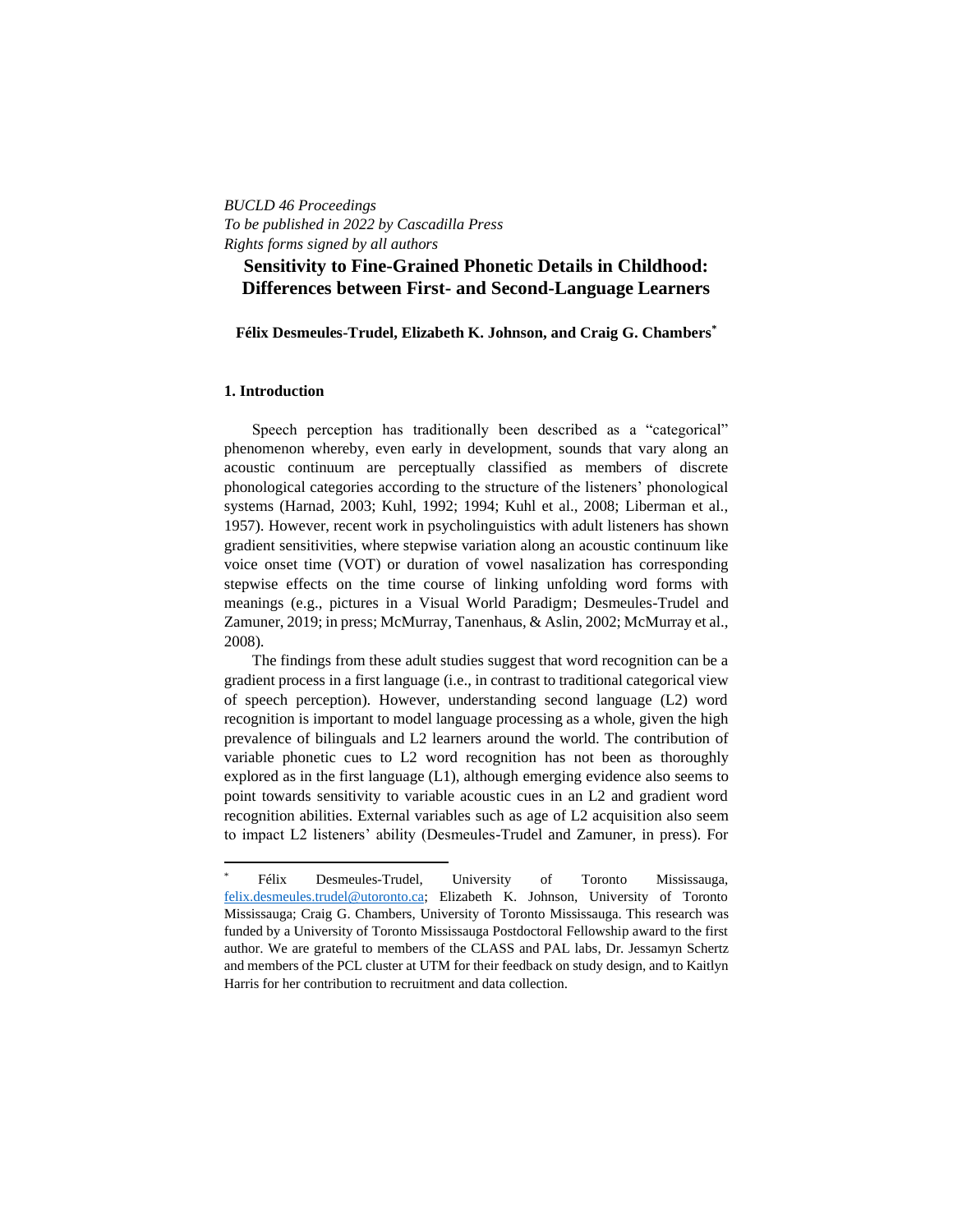instance, patterns of recognition of early L2 (English-L1) learners (before 5 years old) of Canadian French were impacted by within-category variability in a way resembling that of native French listeners, using the nasal vowel contrast which exists in their L2 (e.g., *pain* [pɛ̃] 'bread' and *paix* [pɛ] 'peace'). However, late learners who had learned French in a mostly-classroom setting displayed morecategorical patterns of word recognition, suggesting that they were not as sensitive to perceiving variability in vowel nasalization duration (Desmeules-Trudel and Zamuner, in press).

The question of sensitivity to phonetic details and word recognition patterns has not yet been explored in the context of L2 learning across development. This is important for theories of speech processing because of the ever-present phonetic variability in the environment as children learn and process language information. Furthermore, given the sheer number of children who learn an L2 on the way to adolescence and adulthood, advancing our understanding of these phenomena helps promote inclusivity in psycholinguistic inquiry.

In the language development literature, it has been shown that Englishspeaking monolingual toddlers are sensitive to mispronunciations that vary in the degree of mismatch with the target (White and Morgan, 2008) and to degrees of coarticulatory shading (Desmeules-Trudel, Moore, & Zamuner, 2020; Mahr et al., 2015; Paquette-Smith, Fecher, & Johnson, 2016; Zamuner, Moore, & Desmeules-Trudel, 2016) in a way that is simlar to native-English adults (Beddor et al., 2013; Dahan et al., 2001). This suggests that toddlers and older children up to 6 years old are sensitive to fine-grained phonetic details, and, like adults, are likely to be able to use acoustic variations when recognizing words (White and Morgan, 2008). Because L2 learning is well-known to have impacts on schooling outcomes (Bialystok, 2018) and information processing across the life span (Vinerte and Sabourin, 2019), we explored children's sensitivity to variations in vowel nasalization, directly comparing L2 learners and L1 listeners in the same task. We investigated whether English-speaking five-year-olds, who have relatively robust L1 categories, are sensitive to within-category variability in newly-learned French-like words. We also tested native French-speaking age-matched listeners, in order to determine their word recognition patterns in their L1. This design allows us to compare whether children display gradient or categorical patterns of recognition when presented with variable word forms in their L1 and an L2.

Here we focus on nasalization. In French, nasal vowels (e.g., *bain* [bɛ̃] 'bathtub') are extensively nasalized and contrast with oral vowels (which can nonetheless be phonetically nasalized when preceding nasal consonants, e.g., *beigne* [bɛɲ] 'doughnut'; Delvaux et al., 2008; Desmeules-Trudel and Brunelle, 2018). In English, nasalized vowels do not contrast with oral vowels (Beddor, 2009), but vowels can be phonetically nasalized when they are followed by a nasal consonant: e.g., [æ] in the word *can* is phonetically nasalized [kæ̃n]. The adult work on word recognition using vowel nasalization has shown that English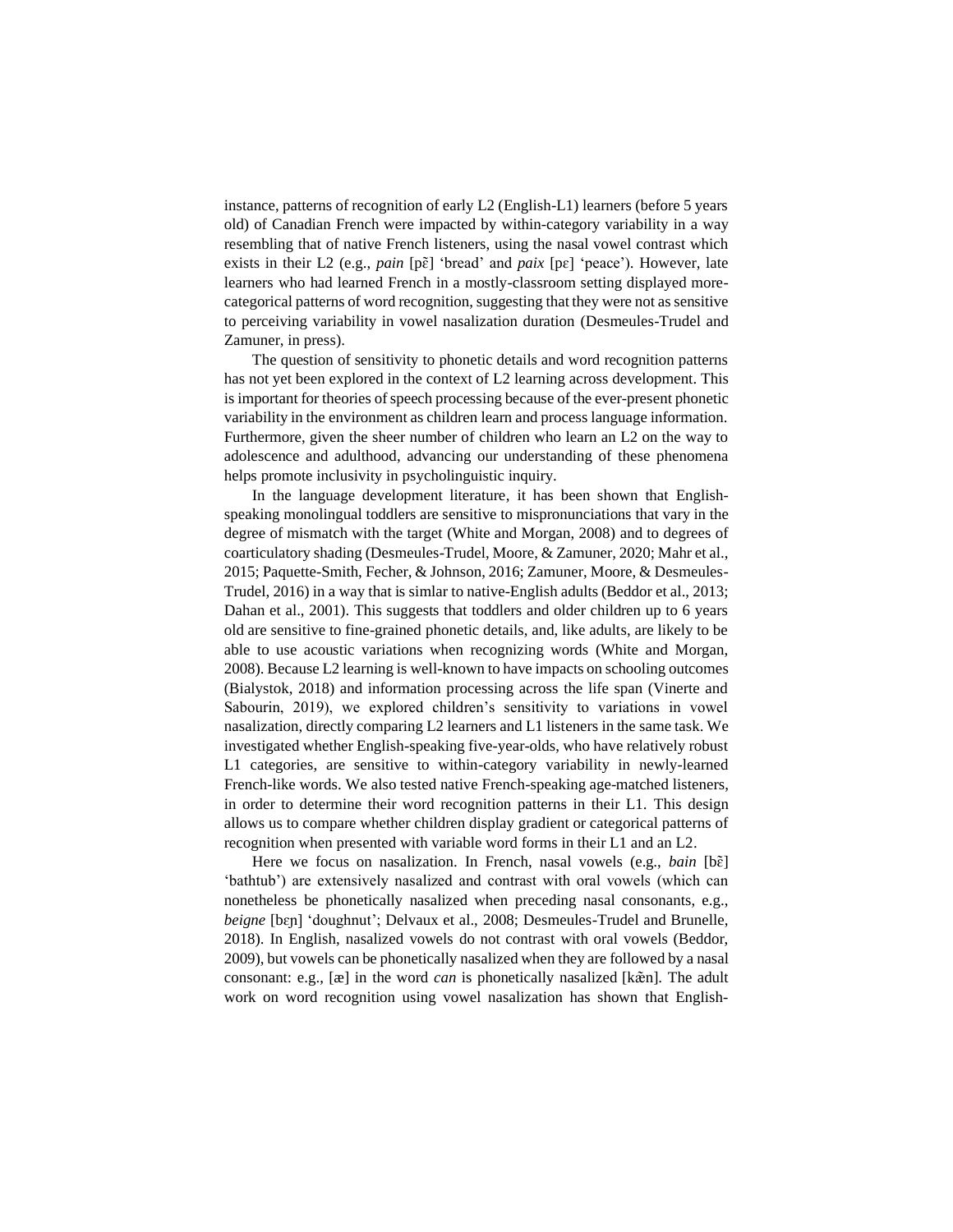speaking adults and children can use non-contrastive nasalization in their L1 during word recognition. In contrast, in French, although nasalization can be used in a gradient manner during word recognition by L1 listeners (Desmeules-Trudel and Zamuner, 2019), L2 French learners show a different pattern depending on age of acquisition. Whereas patterns are gradient-like for early learners, they are more categorical for late learners (Desmeules-Trudel and Zamuner, in press).

If children are like adults, French-speaking children should display gradient patterns of word recognition and English-speaking children (with no knowledge of French) should display more-categorical patterns of word recognition. The latter patterns could reflect young learners' inability to discriminate fine-grained acoustic cues associated with the target vowels (Best and Tyler, 2007). This would mean that even at an early age, children are highly sensitive to acoustic variability in their L1, but that the structure of the phonological system, even if not fully mature, would impact word recognition in an L2. Alternatively, all children may show categorical patterns of word recognition whereby they would not yet display sensitivity to fine-grained acoustic (i.e., non-contrastive) variations. This would mean that the use of fine-grained phonetic details in word recognition emerges comparatively late in development.

We explore these questions using a methodology where we used a word learning task followed by a word recognition task, with stimuli that contained the French oral-nasal contrast for vowels, which is absent from English.

### **2. Methods**

### **2.1 Participants**

We recruited two groups of children in the current study: a group of Englishspeaking children and a group of French-speaking children. The English-speaking group included 24 (Canadian) English-speaking children. Their age ranged from 4;5 to 5;11 years old ( $\bar{x} = 5$ ;2) and they had not been exposed for French or any other language containing nasal vowels (under 5% of the time, according to parental report on a background language questionnaire). We also recruited 21 French-speaking children (a mix of European and Canadian French parents, all children lived in Canada, mostly the province of Québec, the Greater Toronto Area, and Southern Ontario), ranging from 4;6 to 6;3 years old  $(\bar{x} = 5;5)$ . According to parental report on a background language questionnaire, all children in the latter group were French-dominant native speakers of French, but it is important to note that some children were bilingual in English to various degrees since they lived in an English-majority setting.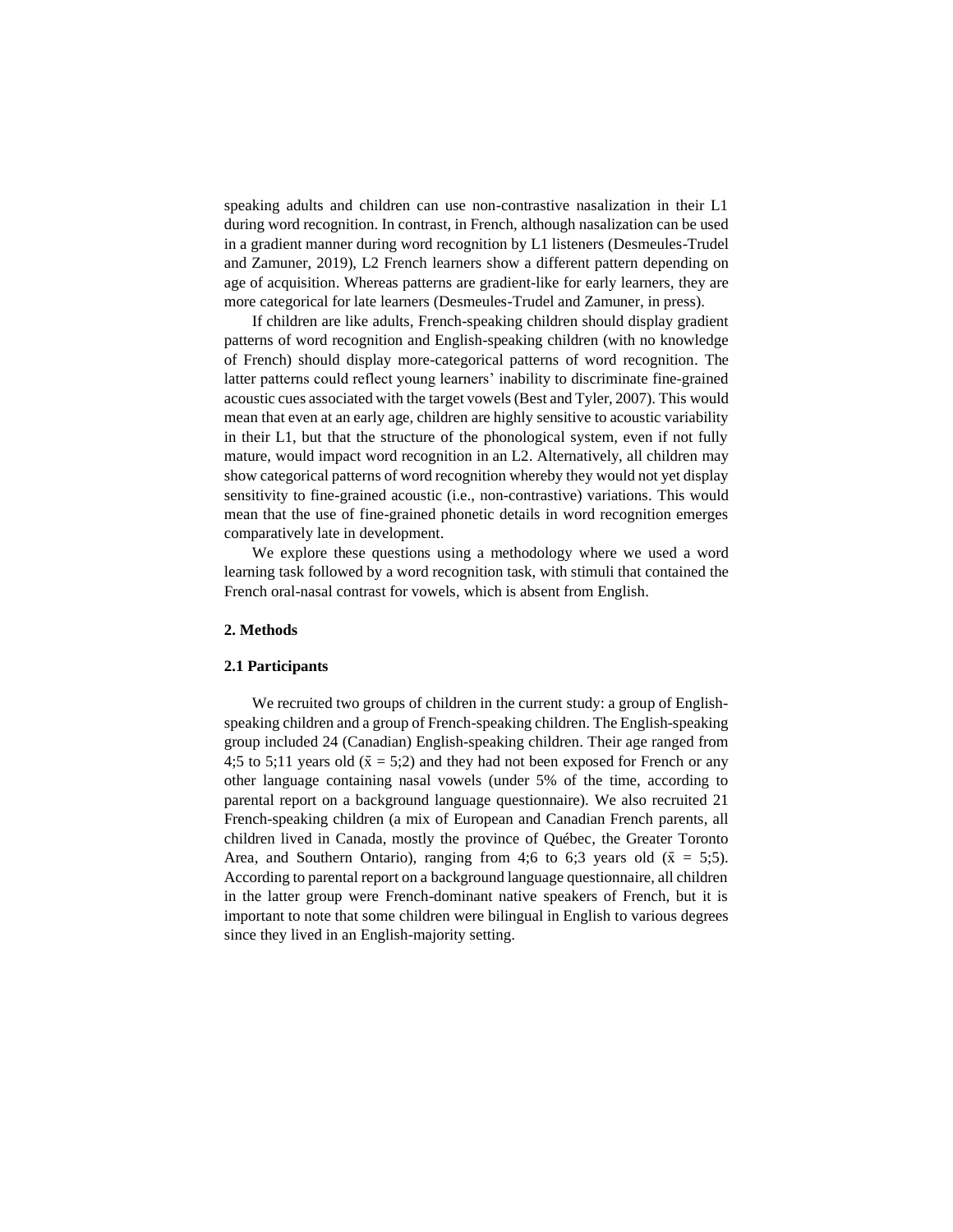### **2.2 Stimuli**

Stimuli were composed of two minimal pairs of bisyllabic, French-like nonwords containing a final nasal vowel, i.e., [dɔpɛ̃], [ɡubã], or a final complex nucleus with an oral vowel and nasal consonant, i.e., [dɔpɛn], [ɡuban]. Each nonword was associated with a picture of a friendly alien-like creature (Figure 1).



Figure 1. International phonetic alphabet transcriptions of the auditory stimuli and associated pictures (coloured in the actual experiment) for each nonword.

Auditory stimuli were recorded by a male native speaker of Canadian French. Individual tokens' spectrograms of each word were inspected, and tokens were selected based on (visual) similarity in formant values (F1 and F2) between the nasal and oral (final) vowel, as observed by a trained phonetician (first author). This operation was necessary in order to proceed with the stimulus cross-splicing, aiming to ensure smooth transitions at the cross-splicing point, free of clicks or undesired noise in the recordings (for similar cross-splicing procedures, see Desmeules-Trudel et al., 2020, and Desmeules-Trudel and Zamuner, in press).

The vowels of the selected tokens were cross-spliced into another token of the target stimulus that included the initial syllable and onset consonant of the second syllable (as well as coda consonants in the case of oral vowels). In other words, a vowel from a selected token replaced the vowel from another token that was similar in formant values to control for the (potential) effect of cross-splicing. That process yielded four cross-spliced stimuli with vowels in a 0N condition that were not nasalized (i.e., they were oral for their entire duration; [dopen] and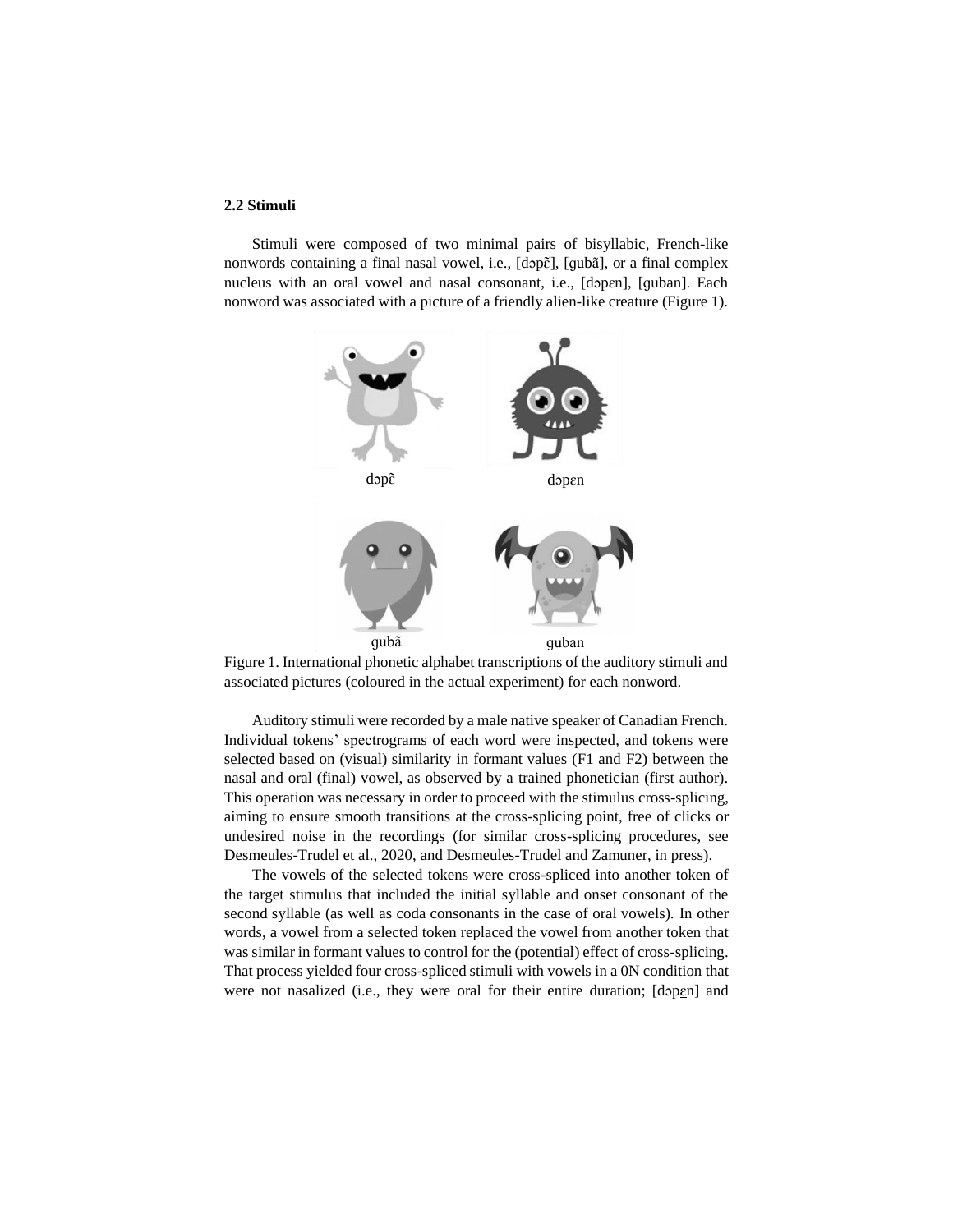[quban]), and vowels in a 100N condition that were entirely nasalized (i.e., they were nasal for their entire duration;  $\left[\text{dop}\right]$  and  $\left[\text{qub}\right]$ ). A third set of cross-spliced stimuli was engineered to provide an intermediate nasalization duration condition: 50N. In this condition, 50% duration of an (selected) oral vowel was followed by 50% duration of a (selected) nasal vowel. The final nasal consonant was shortened to 50 ms. In other words, 50N stimuli contained a final vowel that was nasalized for 50% of its duration towards offset, followed by a short nasal consonant. The 0N and 100N stimuli were presented to the listeners in the learning task, and stimuli in all three conditions (0N, 50N and 100N) were presented in the word recognition task. Sample spectrograms for each condition are displayed in Figure 2.



Figure 2. Sample spectrograms of the [a]-[ã] vowels in the 0N, 100N and 50N conditions. The dark black line on the 50N spectrogram represents the point of transition between the oral (left) and nasal (right) portions of the vowel.

#### **3. Learning task**

As mentioned above, all children first completed a word learning task. During the procedure, which was implemented online using Gorilla (Anwyl-Irvine et al., 2020), children were first presented with a single target picture in the middle of a display (either a laptop, home computer or tablet, in their home). After 2 seconds of silence, the corresponding auditory stimulus played (see Figure 1 above for the image-word correspondences). Children completed four trials of this "passive learning" phase, i.e., one for each word-image association.

After the passive learning phase, all children completed an "active learning" phase, in which they saw two images corresponding to a minimal pair appearing on their display for 2 seconds, followed by an auditory stimulus corresponding to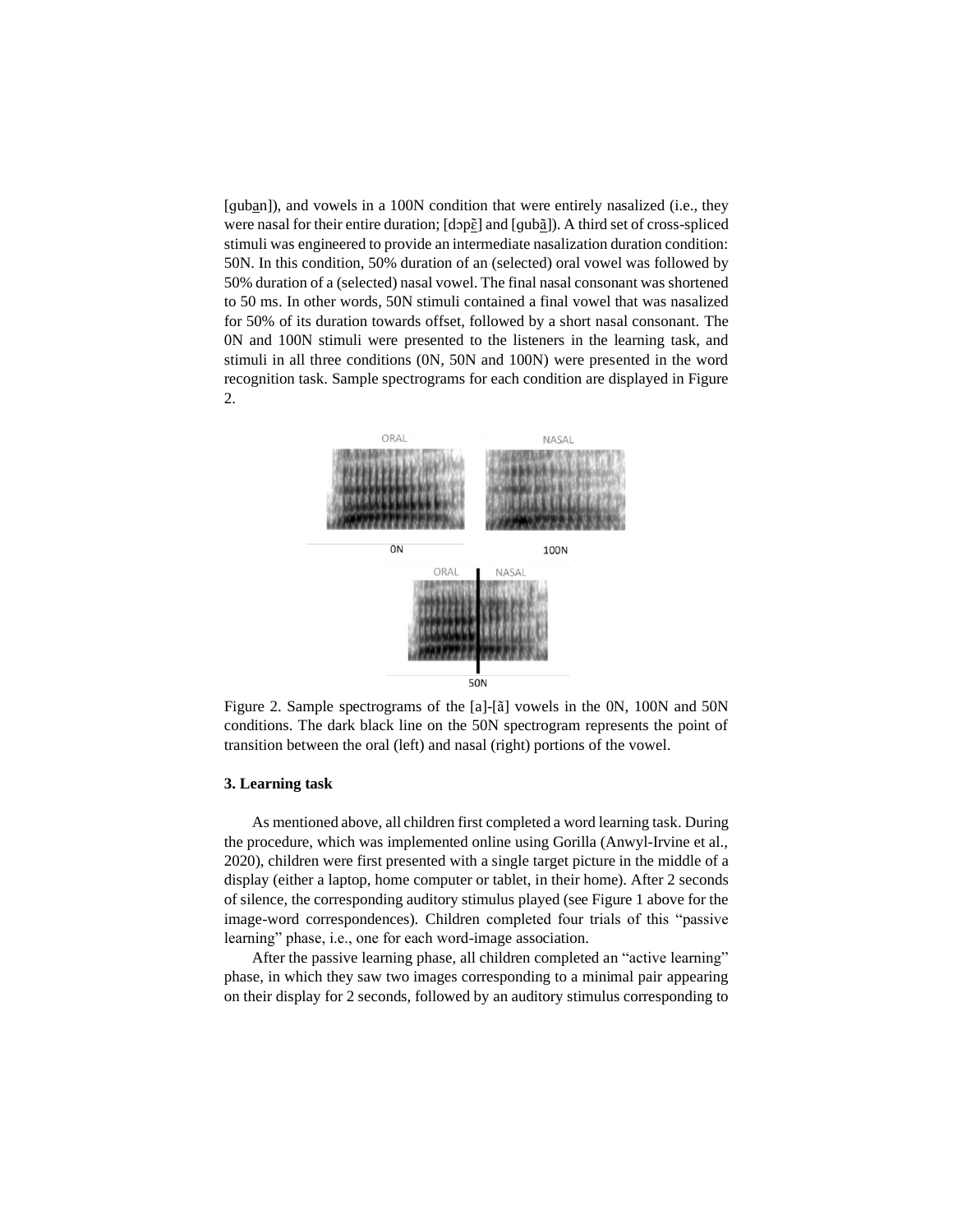one of the two pictures(0N or 100N stimuli). They were then asked to guess which of the two pictures corresponded to the auditory stimulus and received correct or incorrect feedback ("Good job!" accompanied by a green checkmark on the display, or "Oops, that was the other one!" with a red X on the display). Children heard each auditory stimulus 8 times, for a total of 32 learning trials overall, divided in 4 blocks of eight trials. Blocks were separated by cartoon animations of a spaceship travelling through space, fueled by the child's correct answers, to maintain motivation to participate and complete the task. The task lasted between 5 and 7 minutes, depending on the children's response speed.

To assess children's learning abilities throughout the task, we compiled the number of correct responses per block, converted into rates of correct responses. Results are presented in Figure 3, and show that, by the third block (Englishspeaking) and fourth block (French-speaking) children had rates of correct responses that were significantly above chance (more than 4/8 correct responses), as determined by one-tailed *t*-tests (English-speaking children had rates of correct responses that were not different from chance in the  $4<sup>th</sup>$  block, which might be attributable to noise in the data). This suggests that both groups were able to learn the target words, regardless of the language background. Interestingly, Frenchspeaking children had overall higher rates of correct responses across all blocks, as observed on Figure 3. This trend can be interpreted as a manifestation of their phonological system facilitating learning of words that contain a nasal contrast, (i.e., they have already developed categories for these speech sounds), as opposed to English-speaking children whose phonological system does not require nasal and non-nasal vowels to be differentiated.



Figure 3. Rates of correct responses in the learning task per block for Englishspeaking and French-speaking children.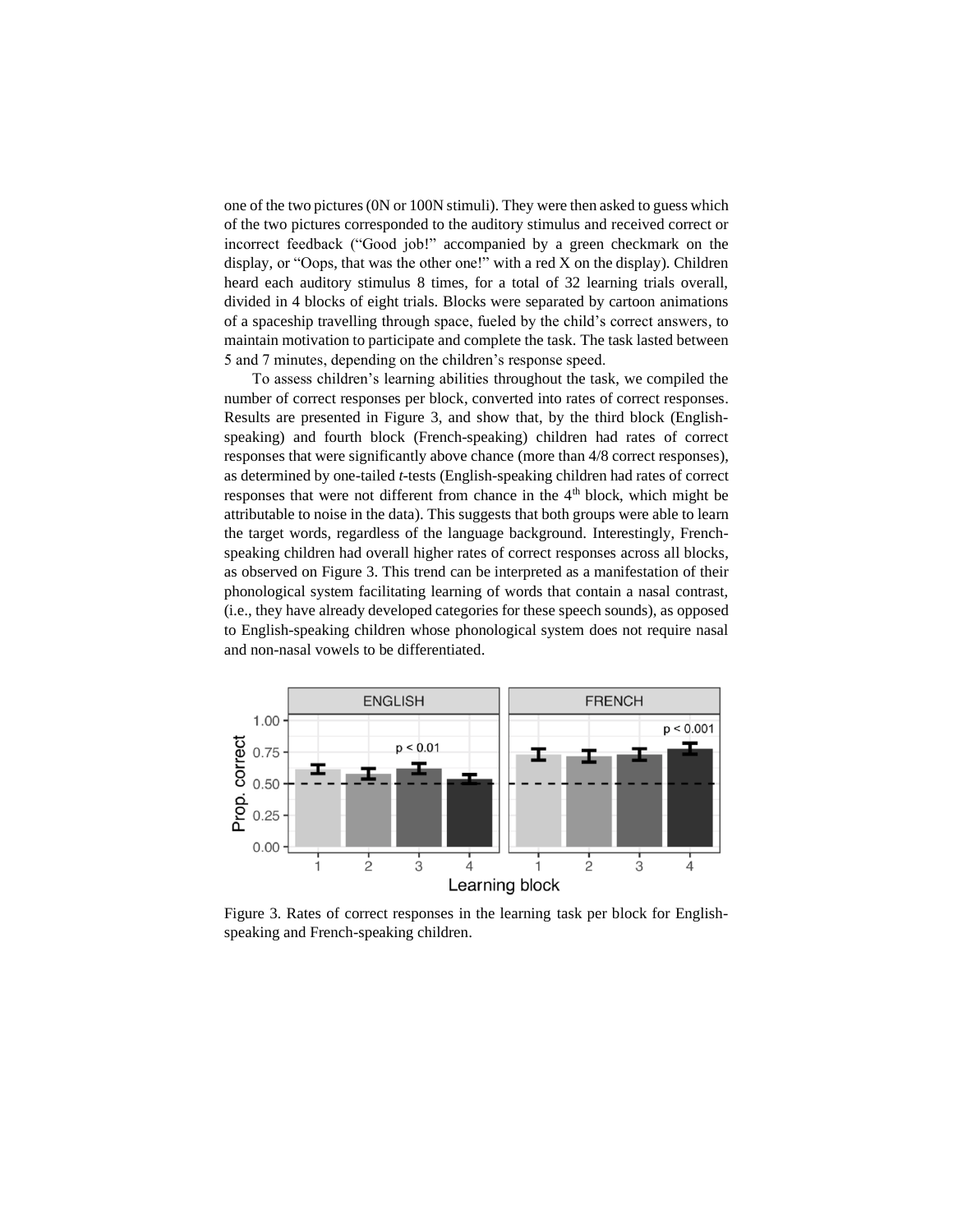### **4. Word recognition task**

Following learning, all children completed a word recognition task to assess their sensitivity to variations in duration of nasalization. The recognition task was also implemented online using Gorilla (Anwyl-Irvine et al., 2020). For this task, which resembled the active learning phase of the preceding task, children were presented with three pictures of aliens– two members of a minimal pair, and a never-seen-before picture of another creature. We included a third picture on the display because, in addition to hearing 0N and 100N stimuli, children also heard 50N auditory stimuli that they had not encountered in the learning phase. Thus, the third creature provided a meaningful choice in the case children interpreted the 50N stimuli as a different object label and not merely a poor token of a prelearned label. After 2 seconds of silence, the corresponding auditory stimulus was played (see Figure 1 above for the image-word correspondences), after which children were asked to choose which picture they thought corresponded to the label that was heard. Children were not provided with feedback during the recognition phase in order to minimize additional learning.

Listeners completed 24 recognition trials, divided into four blocks of six trials. Within one block, each auditory stimulus was presented once ( $[d$ op $\tilde{\epsilon}]$  -[dɔpɛn] in the 0N, 50N and 100N conditions, and [ɡubã]-[ɡuban] in the 0N, 50N and 100N conditions). Block were separated by cartoon animations of a friendly alien creature distributing stars to children who had to complete a board of four stars to succeed through the task. These were included to maintain interest and motivation. The word recognition task took approximately 5 minutes to complete.

We compiled the number of times that children selected the picture associated with the 100N (fully nasal) stimuli, for each nasalization duration condition, in English-speaking and French-speaking listeners (Figure 4), which were further converted in rates of 100N responses. A binomial linear mixed-effects model (Table 1; individual participants as random effect), implemented in R version 3.6.2 (R Core Team, 2019) with lme4 version 1.1-21 (Bates et al., 2015), revealed that for the English-speaking group, rates of 100N responses did not significantly differ between 50N and 0N stimuli. However, the difference between the 100N response rates in the 50N and 100N was significant, suggesting a categorical pattern of newly-learned word recognition in this group, similar to L2 adults (Desmeules-Trudel and Zamuner, in press).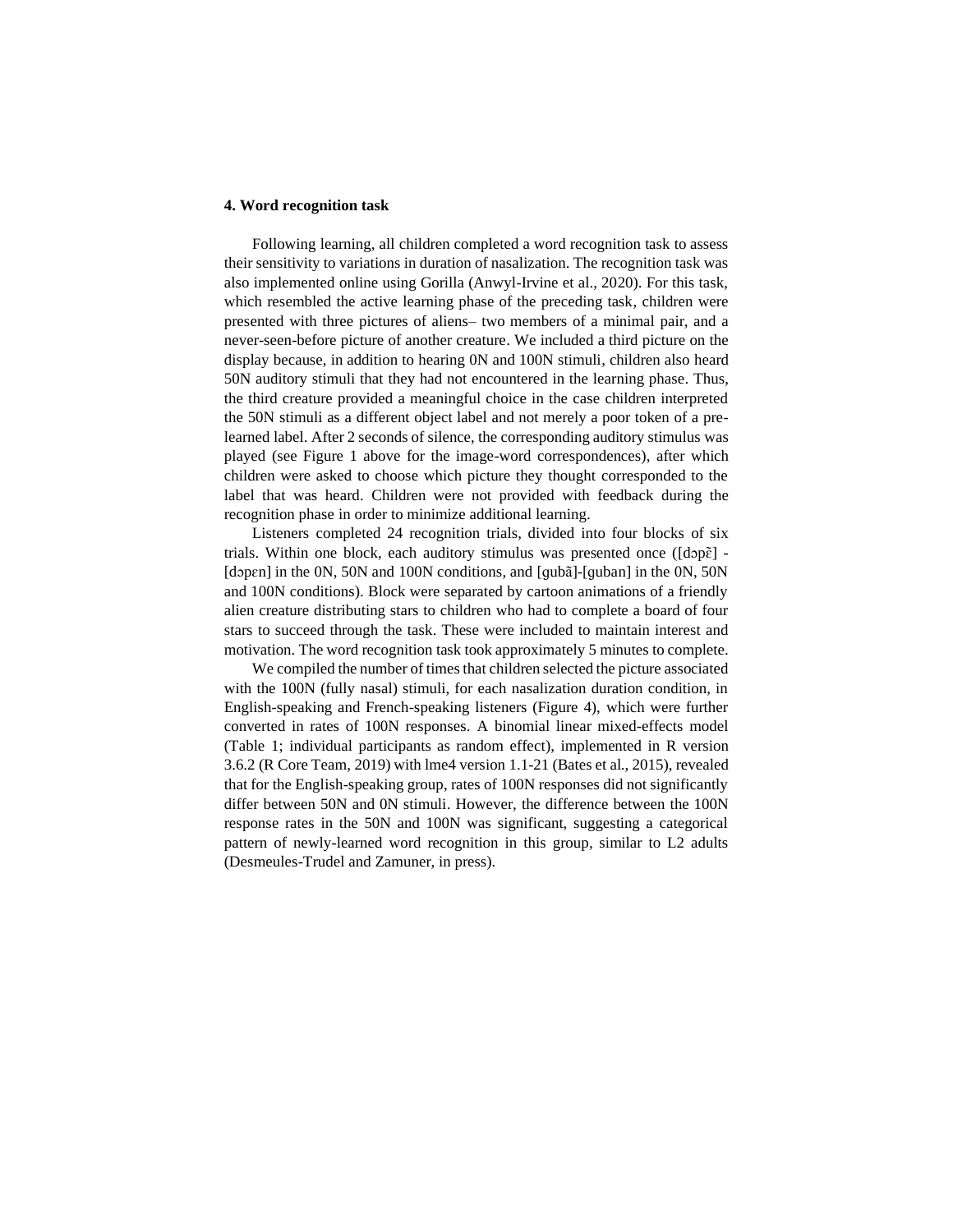

Figure 4. Rates of 100N responses in the word recognition task for each nasalization duration condition, for English-speaking and French-speaking children.

In contrast, French-speaking children showed a distinct pattern of results. Another binomial mixed-effects model (Table 2; individual participants as random effect) revealed that the rates of 100N responses were significantly lower for the 0N than for the 50N conditions, and significantly higher in the 100N condition than in the 50N condition for the French-speaking children. This suggests a gradient pattern of word recognition, similar to L1 adults (Desmeules-Trudel and Zamuner, 2019).

Table 1. Results of the linear mixed-effects model on rate of 100N responses in the recognition task for the English-speaking group.

|                   |          |            |         | Formula: $resp100N \sim condition + (1 participant)$ , $data=recog_eng$ , |  |  |  |
|-------------------|----------|------------|---------|---------------------------------------------------------------------------|--|--|--|
| family=binomial   |          |            |         |                                                                           |  |  |  |
|                   | Estimate | Std. Error | Z value | <i>p</i> value                                                            |  |  |  |
| Intercept $(50N)$ | $-0.76$  | 0.21       | $-3.68$ | ${<}0.001***$                                                             |  |  |  |
| $50N$ vs. $0N$    | 0.03     | 0.22       | 0.11    | 0.91                                                                      |  |  |  |
| 50N vs. 100N      | 0.8      | 0.22       | 3.63    | $< 0.001$ ***                                                             |  |  |  |

Table 2. Results of the linear mixed-effects model on rate of 100N responses in the recognition task for the French-speaking group.

| Formula:          |          |            | resp100N $\sim$ condition + (1 participant), | data=recog fr,   |  |  |  |
|-------------------|----------|------------|----------------------------------------------|------------------|--|--|--|
| family=binomial   |          |            |                                              |                  |  |  |  |
|                   | Estimate | Std. Error | Z value                                      | <i>p</i> value   |  |  |  |
| Intercept $(50N)$ | $-0.08$  | 0.19       | $-0.42$                                      | 0.68             |  |  |  |
| $50N$ vs. $0N$    | $-1.36$  | $-.26$     | $-5.25$                                      | ${<}0.001***$    |  |  |  |
| 50N vs. 100N      | 1.09     | በ 24       | 4 47                                         | $\leq 0.001$ *** |  |  |  |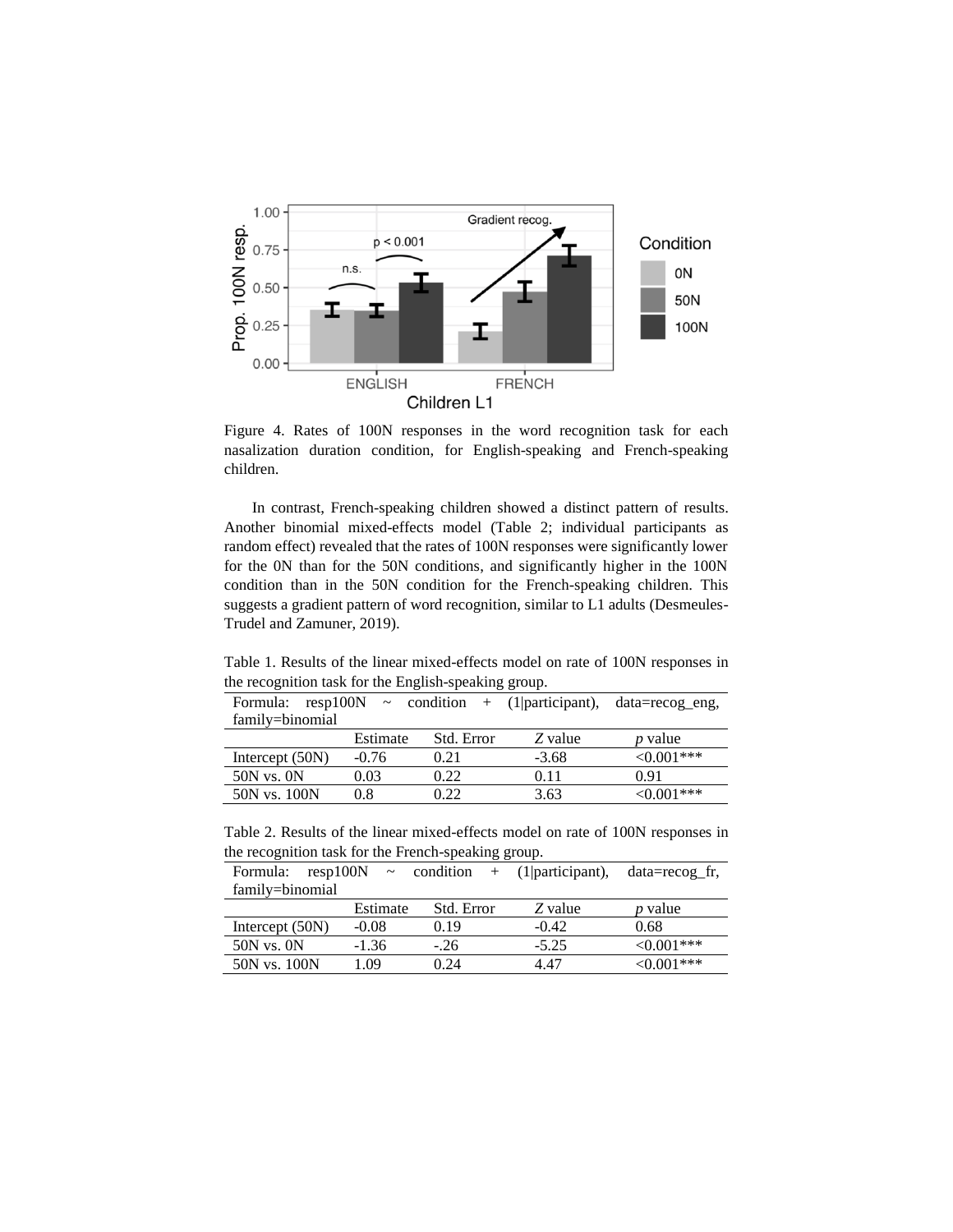### **5. Discussion**

In this study, we investigated whether 4- to 6-year-olds were sensitive to finegrained phonetic details in the first  $(L1)$  and second language  $(L2)$  during word recognition. Indeed, the variability children are presented with in the input when acquiring one or more languages can pose difficulties for learning and processing words. In order to better understand how this kind of variability impacts L1 and L2 learning and processing, participants were asked to learn new words in their L1 and an L2, and their learning was then tested in a subsequent recognition task. Words contained either an oral or a nasal vowel, which are phonologically contrastive in French but not in English. Patterns found in the adult literature led to the prediction that English-speaking children should display categorical patterns of recognition, whereas French-speaking children should display gradient patterns of recognition (Desmeules-Trudel and Zamuner, 2019; in press).

Both groups of children successfully completed the (non)word learning task, in which they had to link images of novel creatures to new auditory words. Through repetitions and feedback on the accuracy of their responses, both groups were able to learn the four target words at levels significantly above chance, even in an L2 that they were not familiar with prior to the study. Interestingly, L1 children had higher overall rates of correct responses throughout the task, suggesting that the pre-established category in their phonological system facilitated word learning. These results underscore the capacity for children to quickly grasp new linguistic information, as well as the point that experience with phonological contrasts facilitates word learning in the L1.

Following learning, all children completed a word recognition task. Auditory stimuli varied in duration of nasalization along a continuum: vowels were nasalized for 0% of their duration, 50% of their duration, or 100% of their duration. Results showed that English-speaking children displayed a categorical pattern of word recognition for the non-native sound contrasts, suggesting that they were sensitive to vowel nasalization to some extent, but that this sensitivity was limited to the "extremes" of the continuum. In other words, the structure of their native phonological system, developed on the basis of input that did not require them to significantly contrast oral and nasal vowels, impacted the way they used nasalized vowels for word recognition.

Inversely, French-speaking children displayed a gradient pattern of word recognition for the same stimuli (i.e., the proportion of word choice that corresponded to fully nasalized stimuli gradually increased as the physical duration of nasalization increased on the stimuli). This shows that they were greatly sensitive to acoustic variability in the L1 and that they were able to use this variability in a gradient fashion, despite the categorical distinction between oral and nasal vowels in their L1. This is similar to what has been documented in adults using vowel nasalization (Desmeules-Trudel & Zamuner, 2019; in press)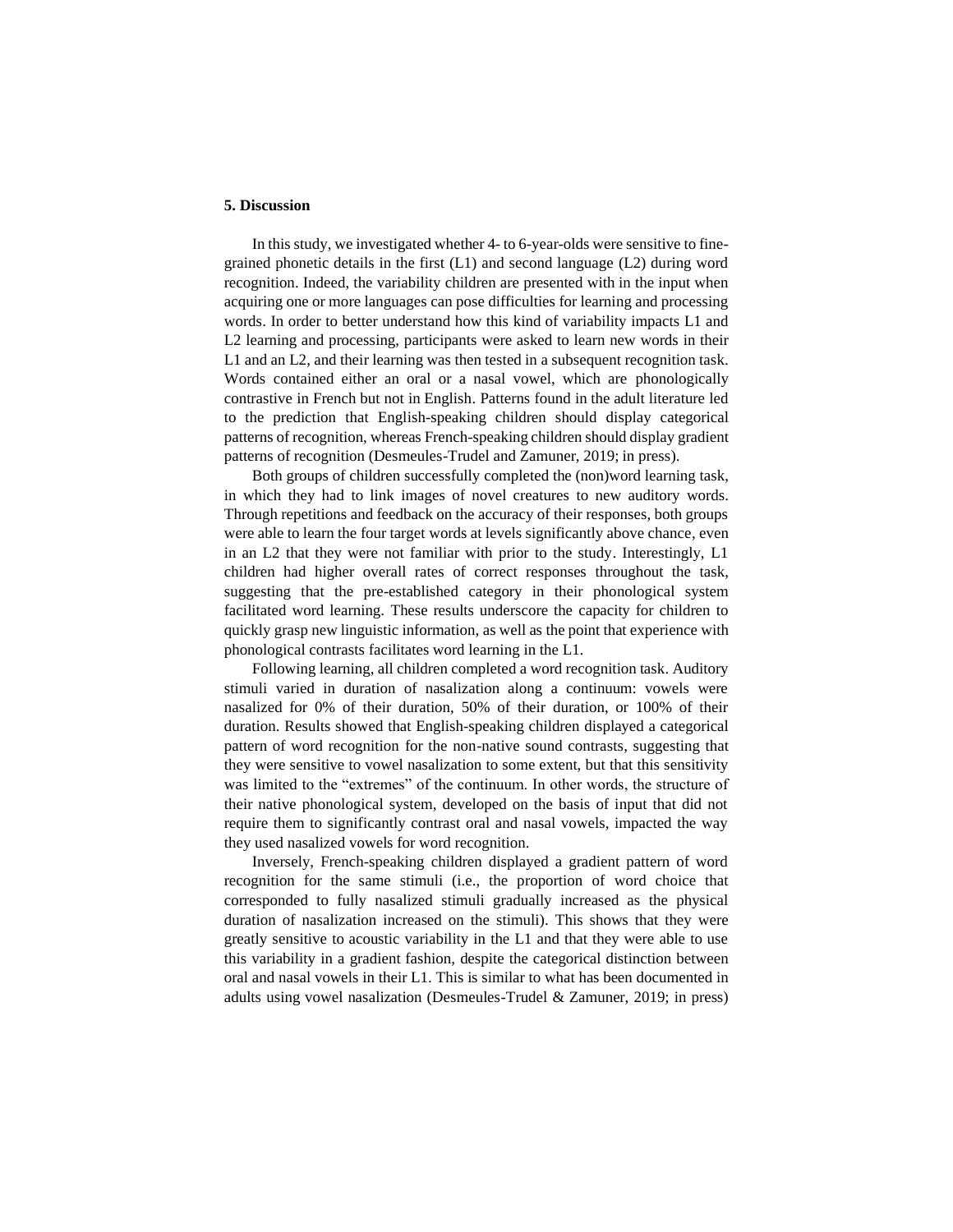as well as children in their L1 (White and Morgan, 2008), and might be due to greater sensitivity to the difference in nasalization duration between oral and nasal vowels in the French native input they received during acquisition.

The current study constitutes an important step towards a better understanding of word processing abilities for non-monolingual listeners. We showed that children's learning abilities can rapidly translate to performance on a word recognition task, and that children were sensitive to fine-grained phonetic details in their L2, to some extent. Indeed, although English-speaking children displayed a categorical pattern of word recognition in their L2, they were nonetheless able to differentiate stimuli that were nasalized for 50% of their duration from fully nasalized stimuli. This again underscores children's abilities to quickly learn new information and brings further insights into the way the L1 phonological system impacts sound categorization in both the L1 and the L2.

It is noteworthy that the results we report here were obtained using an allonline procedure, with children completing all steps of the study in their home. Not only were we able to conduct a relatively complex task remotely, but the results that we obtained are meaningful and fit well within the literature on child and L2 speech perception/word recognition. Thus, the current study bodes well for future online studies on fine-grained phonetic processing, and adds to a growing body of literature advocating the inclusion of more diverse populations in psycholinguistic studies (Bacon, Weaser, & Saffran, 2021), something that is often difficult to do in a lab setting. Future directions could include in-person studies using eye tracking in the Visual World Paradigm, which would facilitate comparisons with other studies and enable us to obtain a finer picture of the mechanisms behind L2 word processing in children by considering the dynamics of unfolding speech. Such experiments would also enable us to further our understanding of speech processing and learning, in turn extending models to bilingual and multilingual learners and gaining a more precise understanding of the developing mind.

### **References**

- Anwyl-Irvine, Alexander L., Massonnié, Jessica, Flitton, Adam, Kirkham, Natasha, & Evershed, Jo K. (2020). Gorilla in our midst: An online behavioral experiment builder. *Behavior Research Methods*, *52*, 388-407.
- Bacon, Desia, Weaser, Haley, & Saffran, Jenny. (2021). A framework for online experimenter-moderated looking-time studies assessing infants' linguistic knowledge. *Frontiers in Psychology*, *12*, Article 703839.
- Bates, Douglas, Maechler, Martin, Bolker, Ben, & Walker, Steve. (2015). Fitting linear mixed-effects models using lme4. *Journal of Statistical Software*, *67*(1), 1-48.
- Beddor, Patrice S. (2009). A coarticulatory path to sound change. *Language*, *85*(4), 785- 821.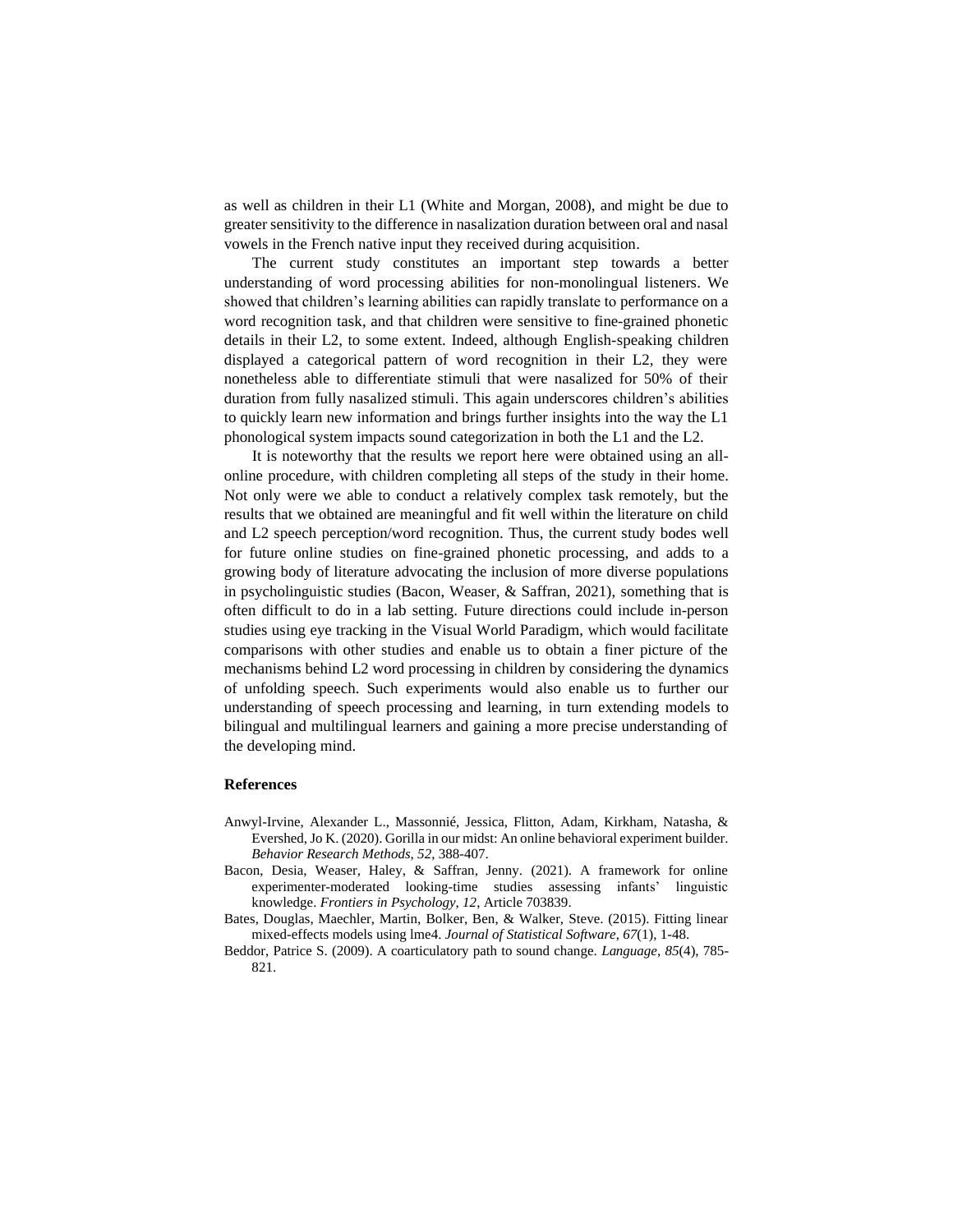- Beddor, Patrice S., McGowan, K. B., Boland, J. E., Coetzee, A. W., & Brasher, A. (2013). The time course of perception of coarticulation. *The Journal of the Acoustical Society of America*, *133*(4), 2350–2366.
- Best, Catherine T., & Tyler, Michael D. (2007). Nonnative and second-language speech perception: Commonalities and complementarities. In O.-S. Bohn & M. J. Munro (Eds.), *Language Experience in Second Language Speech Learning: In Honor of James Emil Flege* (pp. 13-34). Amsterdam, NL: John Benjamins.
- Bialystok, Ellen. (2018). Bilingual education for young children: Review of the effects and consequences. *International Journal of Bilingual Education and Bilingualism*, *21*(6), 666-679.
- Dahan, Delphine, Magnuson, James S., Tanenhaus, Michael K., & Hogan, Ellen M. (2001) Subcategorical mismatches and the time course of lexical access: Evidence for lexical competition. *Language and Cognitive Processes*, *16*(5-6), 507-534.
- Delvaux, Véronique, Demolin, Didier, Harmegniew, Bernard, & Soquet, Alain. (2008). The aerodynamics of nasalization in French. *Journal of Phonetics*, *36*, 578–606.
- Desmeules-Trudel, Félix, & Brunelle, Marc. (2018). Phonotactic restrictions condition the realization of vowel nasality and nasal coarticulation: Duration and airflow measurements in Québécois French and Brazilian Portuguese. *Journal of Phonetics*, *69*, 43-61.
- Desmeules-Trudel, Félix, Moore, Charlotte E., & Zamuner, Tania S. (2020). Monolingual and bilingual children's processing of coarticulation cues during spoken word recognition. *Journal of Child Language*, *47*, 1189-1206.
- Desmeules-Trudel, Félix, & Zamuner, Tania S. (2019). Gradient and categorical patterns of spoken word recognition and processing of phonetic details. *Attention, Perception, & Psychophysics*, *81*(5), 1654-1672.
- Desmeules-Trudel, Félix, & Zamuner, Tania S. (in press). Spoken word recognition in a second language: The importance of phonetic details. *Second Language Research*, Online First, 1-30.
- Harnad, Stevan. (2003). Categorical perception. In *Encyclopedia of Cognitive Science* (pp. 448–452). Malden, MA: Wiley-Blackwell.
- Kuhl, Patricia K. (1992). Psychoacoustics and speech perception: Internal standards, perceptual anchors, and prototypes. In L. A. Werner & E. W. Rubel (Eds.), *Developmental Psychoacoustics* (pp. 293–332). Washington, DC: American Psychological Association.
- Kuhl, Patricia K. (1994). Learning and representation in speech and language. *Current Opinion in Neurobiology*, *4*(6), 812–822.
- Kuhl, Patricia K., Conboy, Barbara T., Coffey-Corina, Sharon, Padden, Denise, Rivera-Gaxiola, Maritza, & Nelson, Tobey. (2008). Phonetic learning as a pathway to language: new data and native language magnet theory expanded (NLM-e). *Philosophical Transactions of the Royal Society B: Biological Sciences*, *363*(1493), 979–1000.
- Liberman, Aalvin M., Harris, Katherine S., Hoffman, Howard S., & Griffith, Belver C. (1957). The discrimination of speech sounds within and across phoneme boundaries. *Journal of Experimental Psychology*, *54*(5), 358–368.
- Mahr, Tristan, McMillan, Brianna T. M., Saffran, Jenny R., Ellis Weismer, Susan, & Edwards, Jan. (2015). Anticipatory coarticulation facilitates word recognition in toddlers. *Cognition*, *142*, 345–350.
- McMurray, Bob, Clayards, Meghan A., Tanenhaus, Michael K., & Aslin, Richard N. (2008). Tracking the time course of phonetic cue integration during spoken word recognition. *Psychonomic Bulletin & Review*, *15*(6), 1064–1071.